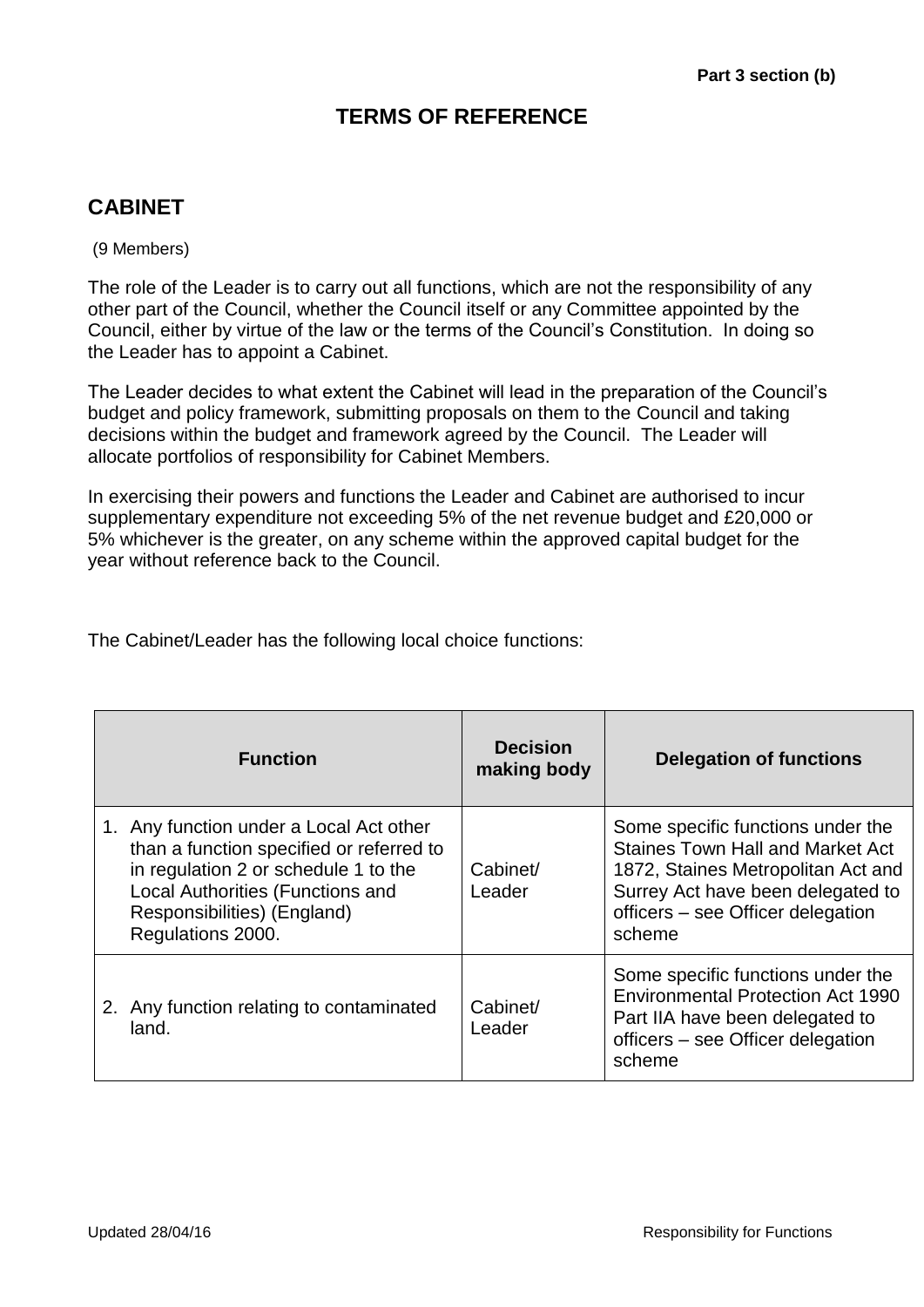| <b>Function</b>                                                                                                                                      | <b>Decision</b><br>making body                                                                                                                                                       | <b>Delegation of functions</b>                                                                                                                                                                                                                  |
|------------------------------------------------------------------------------------------------------------------------------------------------------|--------------------------------------------------------------------------------------------------------------------------------------------------------------------------------------|-------------------------------------------------------------------------------------------------------------------------------------------------------------------------------------------------------------------------------------------------|
| 3. The discharge of any function relating<br>to the control of pollution or the<br>management of air quality.                                        | Cabinet/<br>Leader                                                                                                                                                                   | Most functions under pollution<br>prevention and Control Act 1999,<br>Environment Act 1995 Part IV,<br>Environmental protection Act 1990<br>Part I and Clean Air Act 1993 have<br>been delegated to officers – see<br>Officer delegation scheme |
| 4. The obtaining of particulars of persons<br>interested in land under section 16 of<br>the Local Government (Miscellaneous<br>Provisions) Act 1976. | Cabinet/<br>Leader                                                                                                                                                                   | The functions under s16 of the<br><b>Local Government (Miscellaneous</b><br>Provisions) Act 1976 have been<br>delegated to officers - see Officer<br>delegation scheme                                                                          |
| 5. The making of agreements with other<br>local authorities for the placing of staff<br>at the disposal of those other<br>authorities.               | Cabinet/<br>Leader                                                                                                                                                                   | The functions under s113 of the<br>Local Government Act 1972 have<br>been delegated to an officer – see<br>Officer delegation scheme                                                                                                            |
| 6. The appointment of any individual:                                                                                                                |                                                                                                                                                                                      |                                                                                                                                                                                                                                                 |
| (a)<br>to any office other than an office<br>in which he is employed by the<br>authority;                                                            | Cabinet/<br>Leader except<br>in the case of<br>charitable<br>organisations,<br>the SW<br><b>Middlesex</b><br>Crematorium<br>Board and<br><b>Surrey Police</b><br>and Crime<br>Panel. |                                                                                                                                                                                                                                                 |
| to any body other than;<br>(b)                                                                                                                       |                                                                                                                                                                                      |                                                                                                                                                                                                                                                 |
| i. the authority;<br>ii. a joint committee of two or<br>more authorities; or                                                                         |                                                                                                                                                                                      |                                                                                                                                                                                                                                                 |
| to any committee or sub-<br>(c)<br>committee of such a body,                                                                                         |                                                                                                                                                                                      |                                                                                                                                                                                                                                                 |
| and the revocation of any such<br>appointment.                                                                                                       |                                                                                                                                                                                      |                                                                                                                                                                                                                                                 |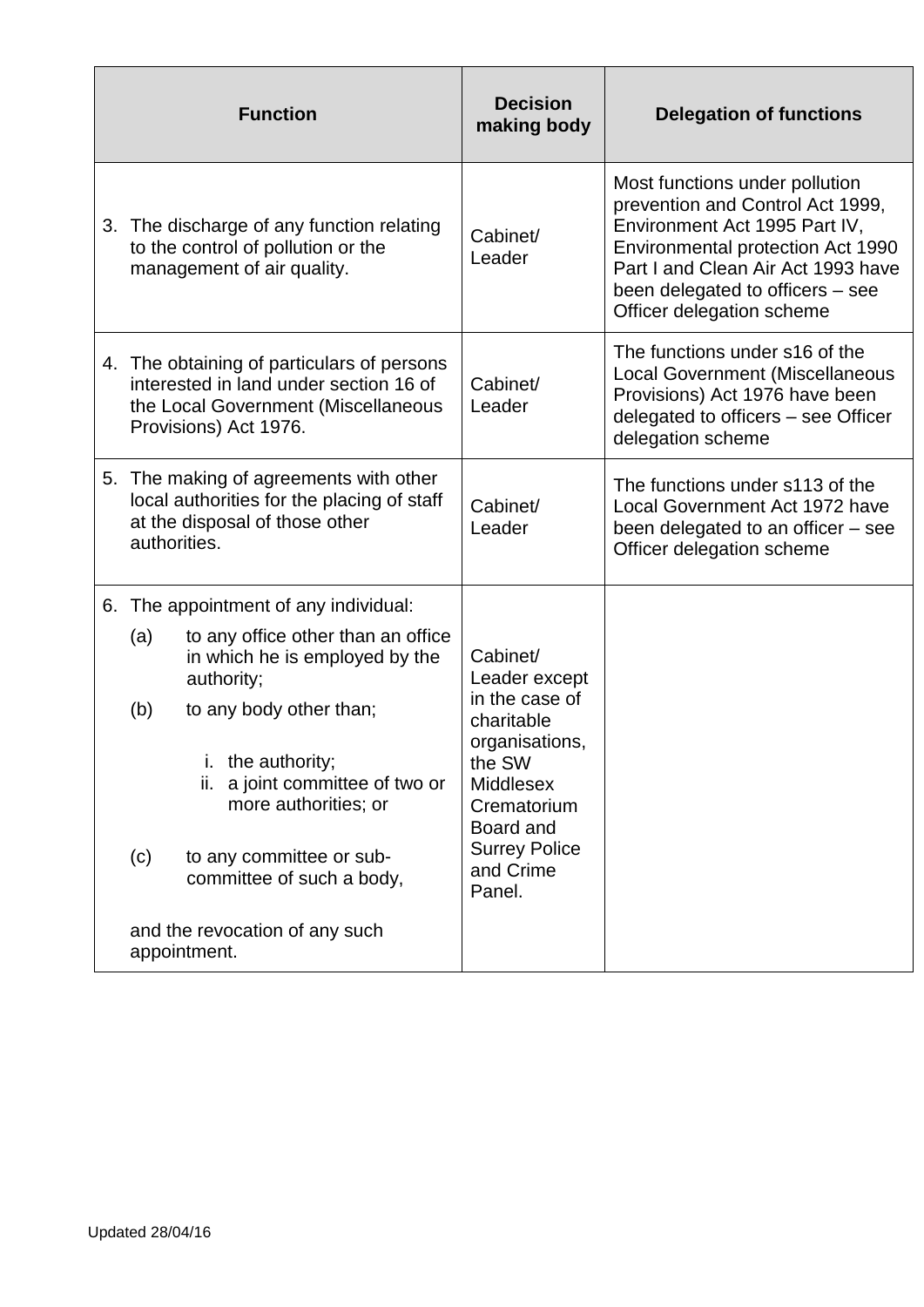## **OVERVIEW AND SCRUTINY COMMITTEE**

(15 members)

#### **1. GENERAL ROLE**

- (a) To be councillor led and discharge the function of overview and scrutiny as a critical friend in relation to the development of policies and strategies to meet local needs and in relation to service delivery and performance management;
- (b) Review and / or scrutinise decisions made or actions taken in connection with the discharge of any of the Council's functions
- (c) Make reports and / or recommendations to the Council and / or the Cabinet in connection with the discharge of any of the functions;
- (d) Question members of the Cabinet and / or committees and the Chief Executive, Deputy Chief Executives or Heads of Service about their views on issues and proposals affecting Spelthorne and on their decisions and performance, whether generally in comparison with service plans and targets over a period of time, or in relation to particular decisions, initiatives or projects;
- (e) Consider any matter affecting Spelthorne or its inhabitants; and
- (f) Exercise the right to call in for reconsideration, decisions made but not yet implemented by the Cabinet.

#### **2. POLICY REVIEW AND DEVELOPMENT**

- (a) To assist the Council and the Cabinet on policy issues generally including the initiation and development of new policies and strategies (this includes not just the Council's policies and strategies but those of other bodies which affect the well being of the Spelthorne Community);
- (b) To consider and advise the Cabinet and Council on the content of the Corporate Plan;
- (c) To review, consider and recommend improvements and developments in advance of the decisions of the Cabinet in relation to policy matters;
- (d) Conduct research, and consultation in the analysis of policy issues and possible options;
- (e) Consider and implement mechanisms to encourage and enhance community participation in the development of policy options; and
- (f) Liaise with other external organisations operating in Spelthorne, whether national, regional or local, to ensure that the interests of local people are enhanced by collaborative working.

#### **3. SCRUTINY AND REVIEW**

(a) To review and monitor the Council's performance management arrangements and draw attention to local residents concerns;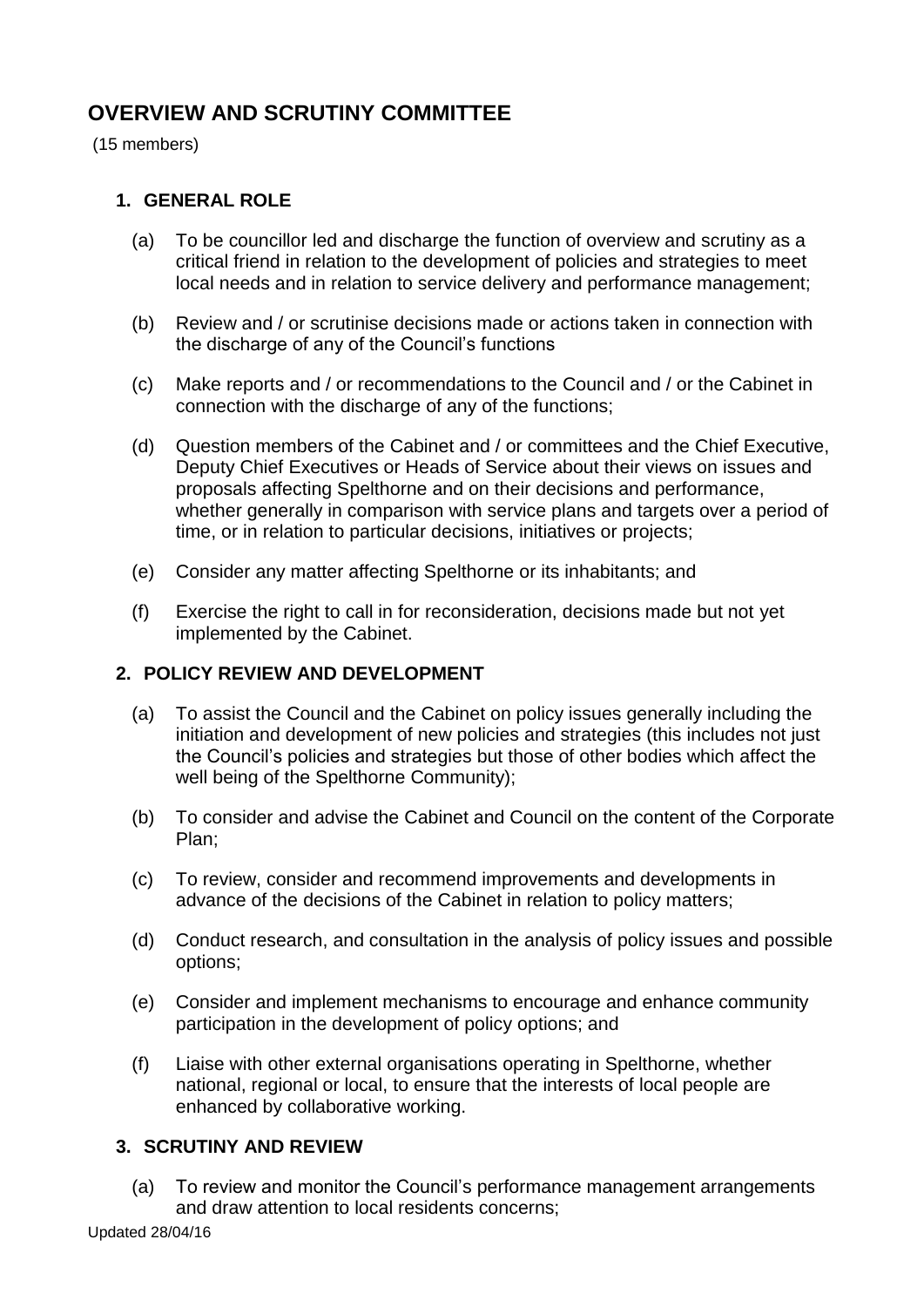- (b) To review and monitor the implementation of the Corporate Plan;
- (c) To review and monitor performance in meeting the Council's annual targets;
- (d) To review and monitor how and to what effect policies and strategies are being implemented and to make reports and recommendations, including proposals for changes to policies and practices to the Council and the Cabinet (this includes not just the delivery of Council policies and strategies but those of other bodies which affect the well being of the Spelthorne community);
- (e) To review and monitor performance acting as a critical friend to the Cabinet regarding the Council's budget and policy framework;
- (f) To review and monitor any areas that the Committee believes is not performing setting up task groups as required;
- (g) To review and scrutinise as a critical friend the performance and decisions of the Cabinet in relation to service provision and performance management and to exercise the right of 'call in' of decision in accordance with the provisions of the Constitution;
- (h) To review and scrutinise the performance of other public bodies in Spelthorne, in particular they will exercise the Council's scrutiny responsibilities arising under the Police and Justice Act 2006 and the 'Councillor Call for Action' provisions under the Local Government and Public Involvement in Health Act 2007 and invite reports from appropriate public bodies by requesting them to address the committee and local people about their activities and performance; and
- (i) Question and gather evidence from any person (with their consent) to fulfil its purpose.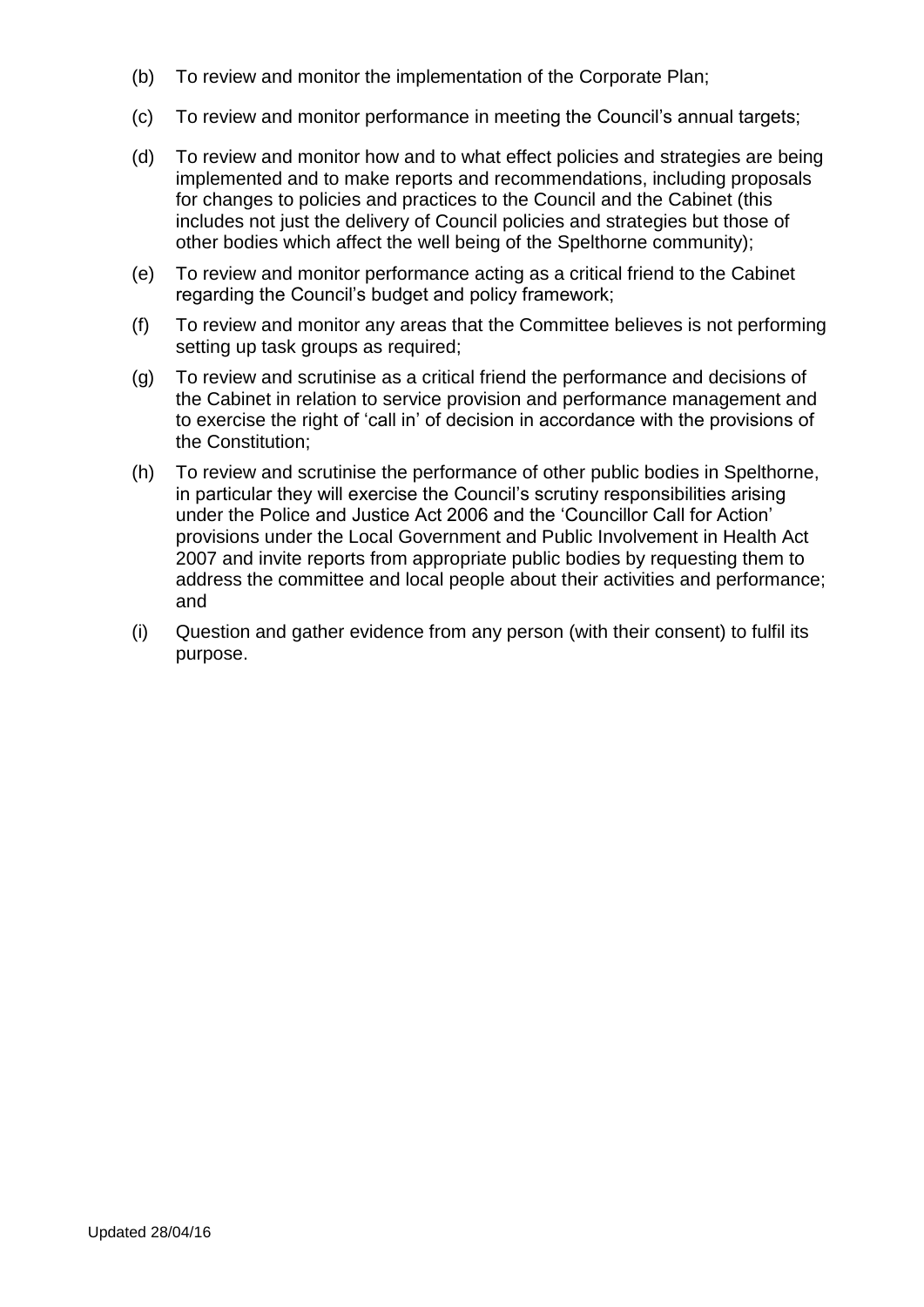## **POLICE AND CRIME COMMISSIONER'S PANEL**

The Panel is a joint committee, made up of both appointed and co-opted members. All county, district and borough councillors are eligible to be Panel members.

In Surrey, there are 12 appointed members equating to the 12 councils. One councillor from Spelthorne Borough Council (appointed annually by Council) is a member of the Panel. In addition, there must be at least 2 co-opted members on the Panel (co-opted by the Panel itself, not the constituent councils) but the size of the Panel must not exceed 20 members in total. Surrey County Council is the lead authority administering the work of the Panel.

The Panel is established as an Overview and Scrutiny body and therefore has the legal powers to:

- Require any papers in the Police and Crime Commissioner's (PCC) possession (except those that are operationally sensitive).
- Require the PCC (and his staff) to attend the Panel to answer questions.
- Request the Chief Constable attends to answer questions where the PCC has been required to appear before the Panel.
- Make reports and recommendations on any action or decision of the Commissioner.

The Police Reform and Social Responsibility Act 2011 details the functions that the Panel exercises as follows:

- Review the draft police and crime plan, or draft variation, given to the Panel by the PCC and make a report or recommendations on the draft plan or variation to the PCC.
- Review the PCC's annual report and make a report or recommendations on the report to the PCC.
- Review or scrutinise decisions made or other action taken by the PCC in connection with the discharge of the PCC's functions.
- Publish any report and recommendations made to the PCC.
- Review certain senior appointments made by the PCC.
- Review Chief Constable appointments, with the power to veto the appointment with a two-thirds majority.
- Review and report on the PCC's proposals to remove a Chief Constable.
- Review the PCC's level of precept, with the power to veto the proposed precept with a two-thirds majority.
- Suspend the PCC if he or she is charged with certain criminal offences.
- Appoint an acting PCC if necessary.
- Initial handling and informal resolution of complaints about the conduct of the PCC or his Deputy.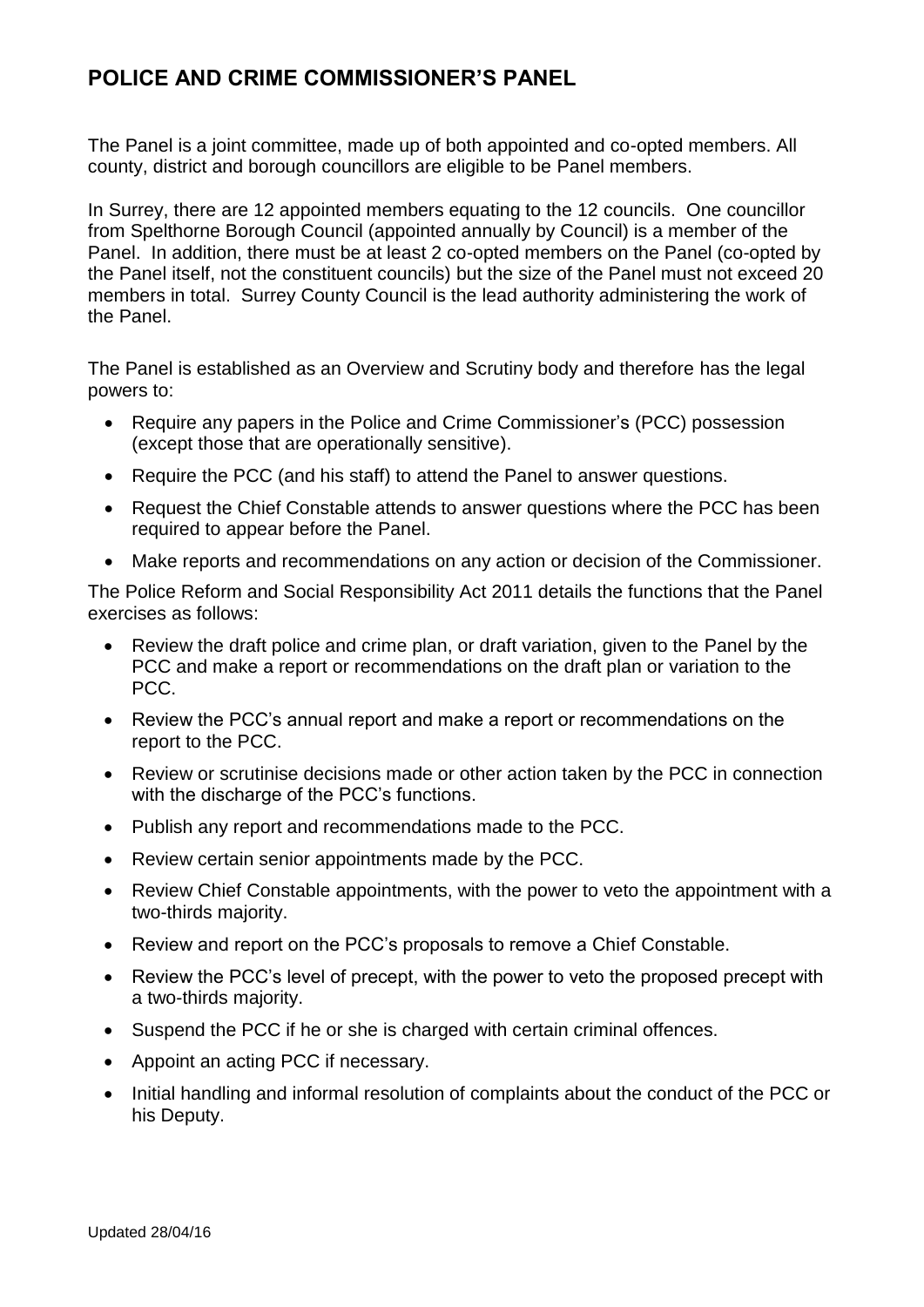## **REGULATORY COMMITTEES**

## **AUDIT COMMITTEE**

#### (7 members)

To provide independent assurance of the adequacy of the risk management framework and the associated control environment, independent scrutiny of the authority's financial and non-financial performance to the extent that it affects the authority's exposure to risk and weakens the control environment, and to oversee the financial reporting process:

- To approve (but not direct) the internal audit's strategy plan and performance.
- To review summary internal audit reports and the main issues arising and to seek assurance that action has been taken where necessary.
- To consider the reports of external audit and inspection agencies.
- To consider the effectiveness of the authority's risk management arrangements, the control environment and associated anti fraud and anti corruption arrangements.
- Seek assurances that action is being taken on risk related issues identified by auditors and inspectors.
- To be satisfied that the authority's assurance statements, including the Annual Governance Statement, properly reflect the risk environment and to take actions required to improve it.
- To ensure that there are effective relationships between external and internal audit, inspection agencies and other relevant bodies, and that the value of the audit process is actively promoted.
- To review the financial statements, external auditors' opinion and reports to councillors, and monitor management action in response to the issues raised by external audit.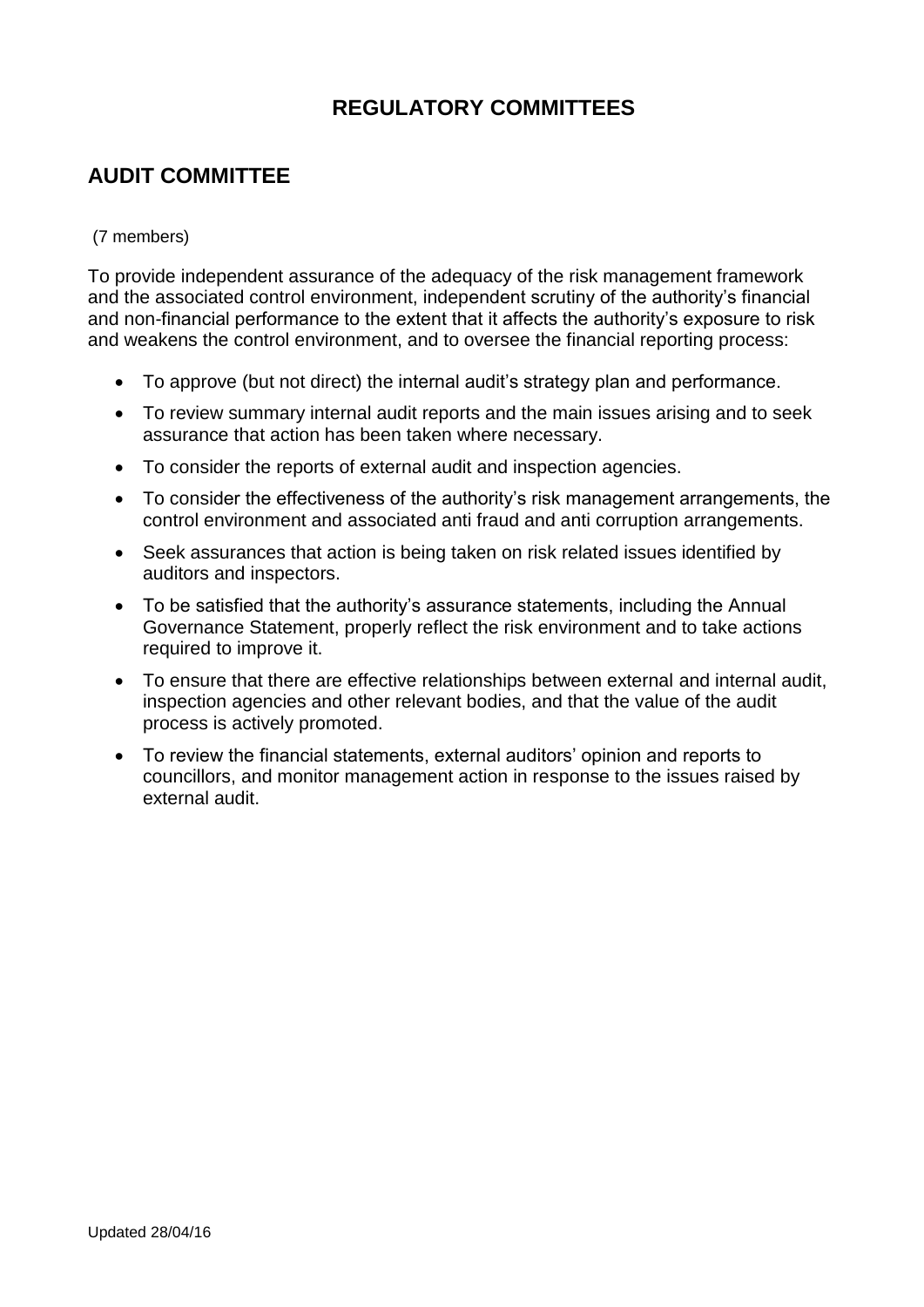## **LICENSING COMMITTEE**

(15 members)

- 1. Subject to staff delegations,: In relation to the Licensing Act 2003:
	- a. The determination of an application for a premises licence where relevant representations have been made and not withdrawn;
	- b. The determination of an application for a club premises certificate where relevant representations have been made and not withdrawn;
	- c. The determination of an application for a provisional statement where relevant representations have been made and not withdrawn;
	- d. The determination of an application for variation of a premises licence/club premises certificates where relevant representations have been made and not withdrawn;
	- e. The determination of an application to vary the designated premises supervisor following objections from a Responsible Authority;
	- f. The determination of an application for the transfer of a premises licence following objections from a Responsible Authority;
	- g. Consideration of an objection from a Responsible Authority made to an interim authority notice;
	- h. The decision to give counter notice following objections from a Responsible Authority to a temporary event order;
	- i. The determination of an application for the grant of a personal licence following objections from the Responsible Authority;
	- j. The determination of an application for a review of a premises licence.
- 2. In relation to the Gambling Act 2005:
	- a. The determination of an application for a licence where relevant representations have been made and not withdrawn;
	- b. The determination of an application for a variation of a licence where relevant representations have been made and not withdrawn;
	- c. The determination of an application for the transfer of a licence where relevant representations have been received from the Gambling Commission;
	- d. The determination of an application for a provisional statement where relevant representations have been received and not withdrawn;
	- e. The determination of an application for a review of a licence;
	- f. The determination of an application for club gaming / club machine permits where objections have been made and not withdrawn;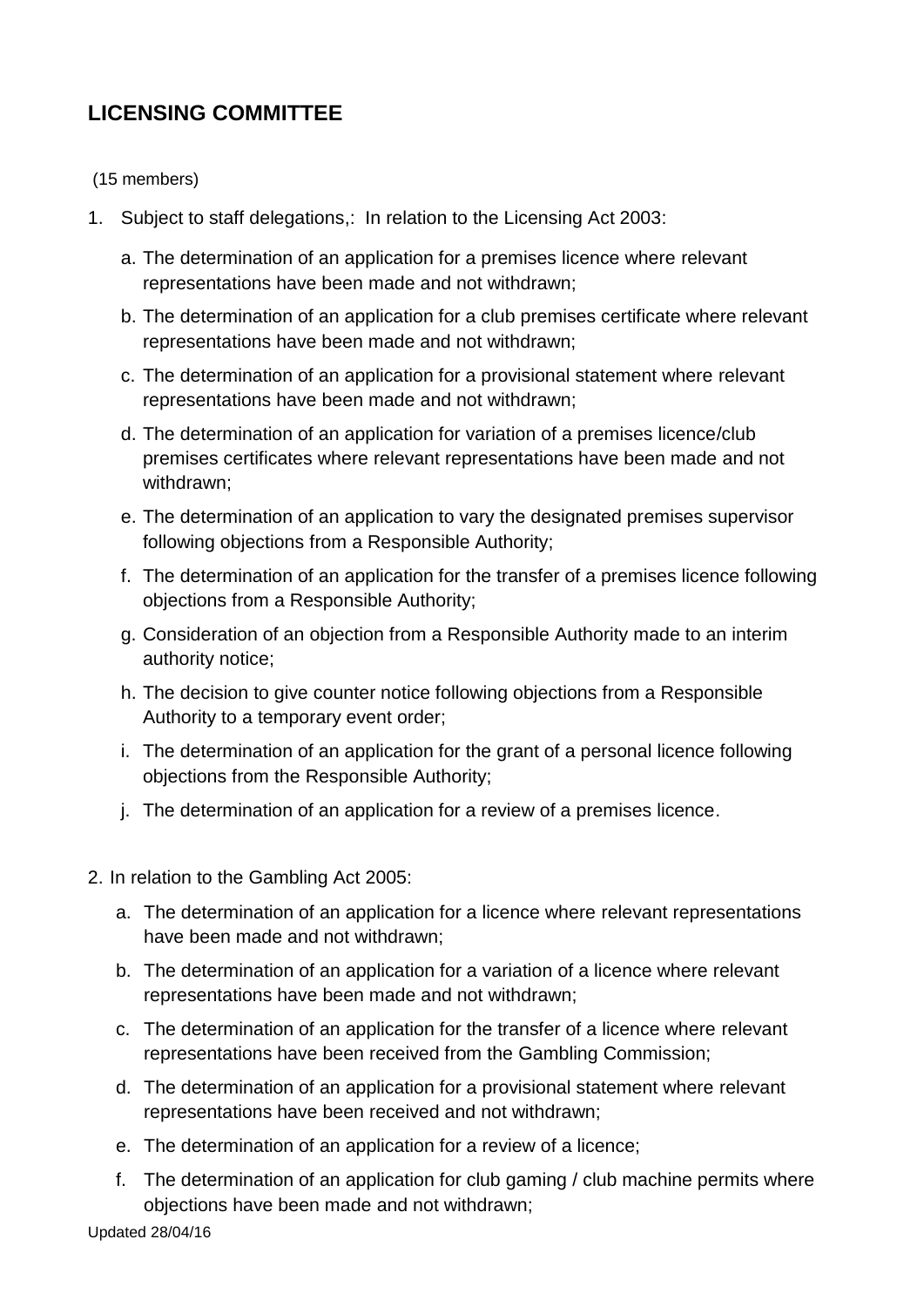g. The cancellation of club gaming / club machine permits where relevant representations have been received and not withdrawn;

h.

The decision to give a counter notice to a temporary use notice.

- 3. In relation to Part II Schedule 3 of the Local Government (Miscellaneous Provision) Act 1982:
	- a. To grant or refuse applications for the grant, renewal or transfer of licences for sex establishments;
	- b. To grant or refuse applications for variations;
	- c. To attach such terms, conditions and restrictions to licences as is seen necessary and appropriate;
	- d. To revoke licences

In relation to the Local Government (Miscellaneous Provisions) Act 1976 and the Town Police Clauses Act 1847 to revoke, refuse, to grant or renew, hackney carriage and private hire drivers and operators licences in circumstances where staff consider it appropriate to refer the matter to the Sub-Committee.

In respect of local choice functions:

| <b>Function</b>                                                                                                                                | <b>Decision</b><br>making body | <b>Delegation of functions</b>                                                                                                                                      |
|------------------------------------------------------------------------------------------------------------------------------------------------|--------------------------------|---------------------------------------------------------------------------------------------------------------------------------------------------------------------|
| 1. The service of an abatement notice in<br>respect of a statutory nuisance.                                                                   | Licensing<br>Committee         | The functions under s80(1) of<br>the Environmental Protection<br>Act 1990 have been delegated to<br>officers – see Officer delegation<br>scheme                     |
| 2. The passing of a resolution that the<br>schedule 2 to the Noise and Statutory<br>Nuisance Act 1993 should apply in the<br>authority's area. | Licensing<br>Committee         |                                                                                                                                                                     |
| 3. The inspection of the authority's area<br>to detect any statutory nuisance.                                                                 | Licensing<br>Committee         | The functions under s80 and<br>s80A of the Environmental<br><b>Protection Act 1990 have been</b><br>delegated to officers - see<br><b>Officer delegation scheme</b> |
| 4. The investigation of any complaint as<br>to the existence of a statutory<br>nuisance.                                                       | Licensing<br>Committee         | The functions under s80 and<br>s80A of the Environmental<br><b>Protection Act 1990 have been</b><br>delegated to officers - see<br><b>Officer delegation scheme</b> |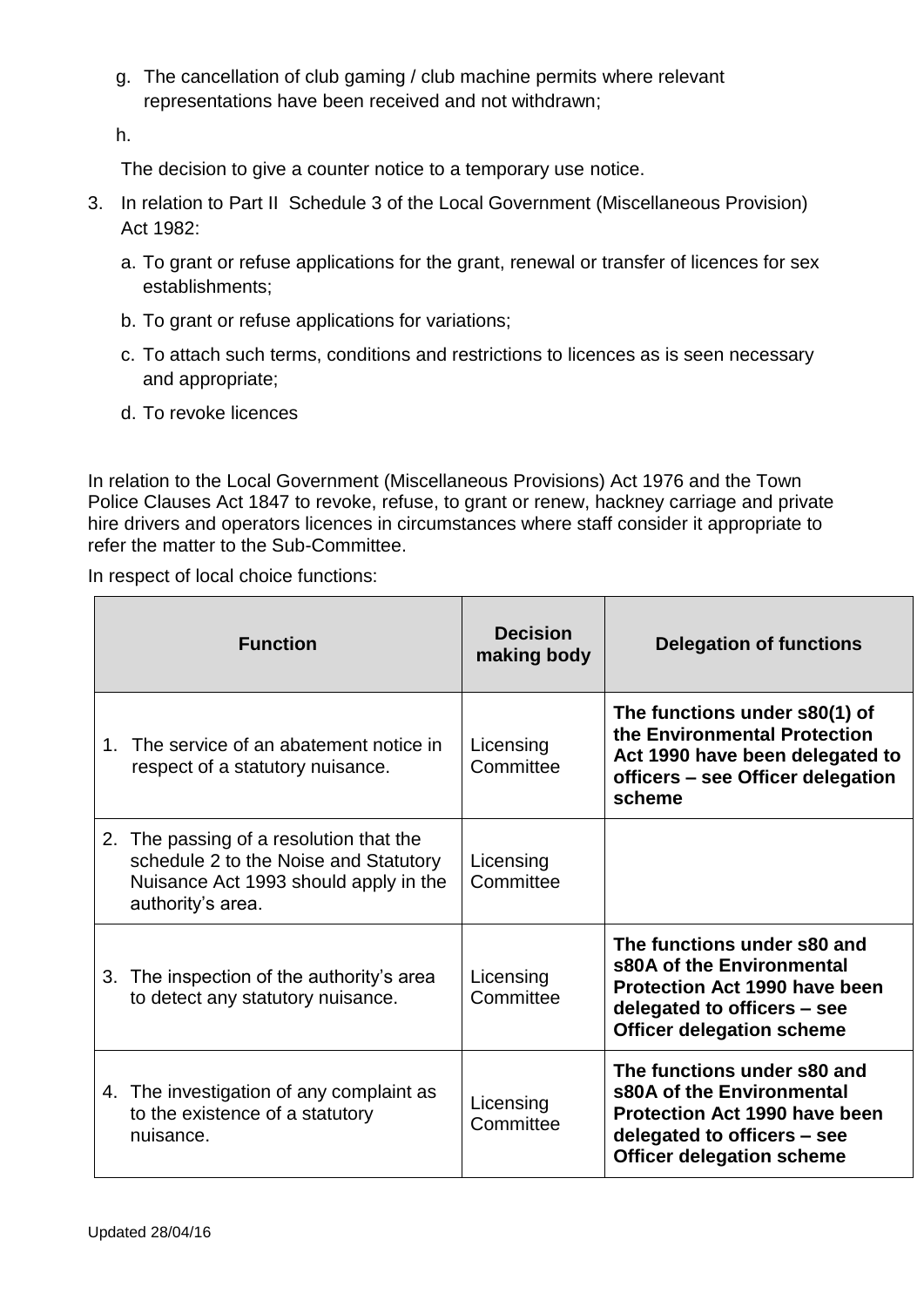All members of the Licensing Committee may serve on a Sub-Committee and delegated authority is given to the Monitoring Officer, in consultation with the Chairman of the Licensing Committee, to select members to serve on a Sub-Committee on a case by case basis.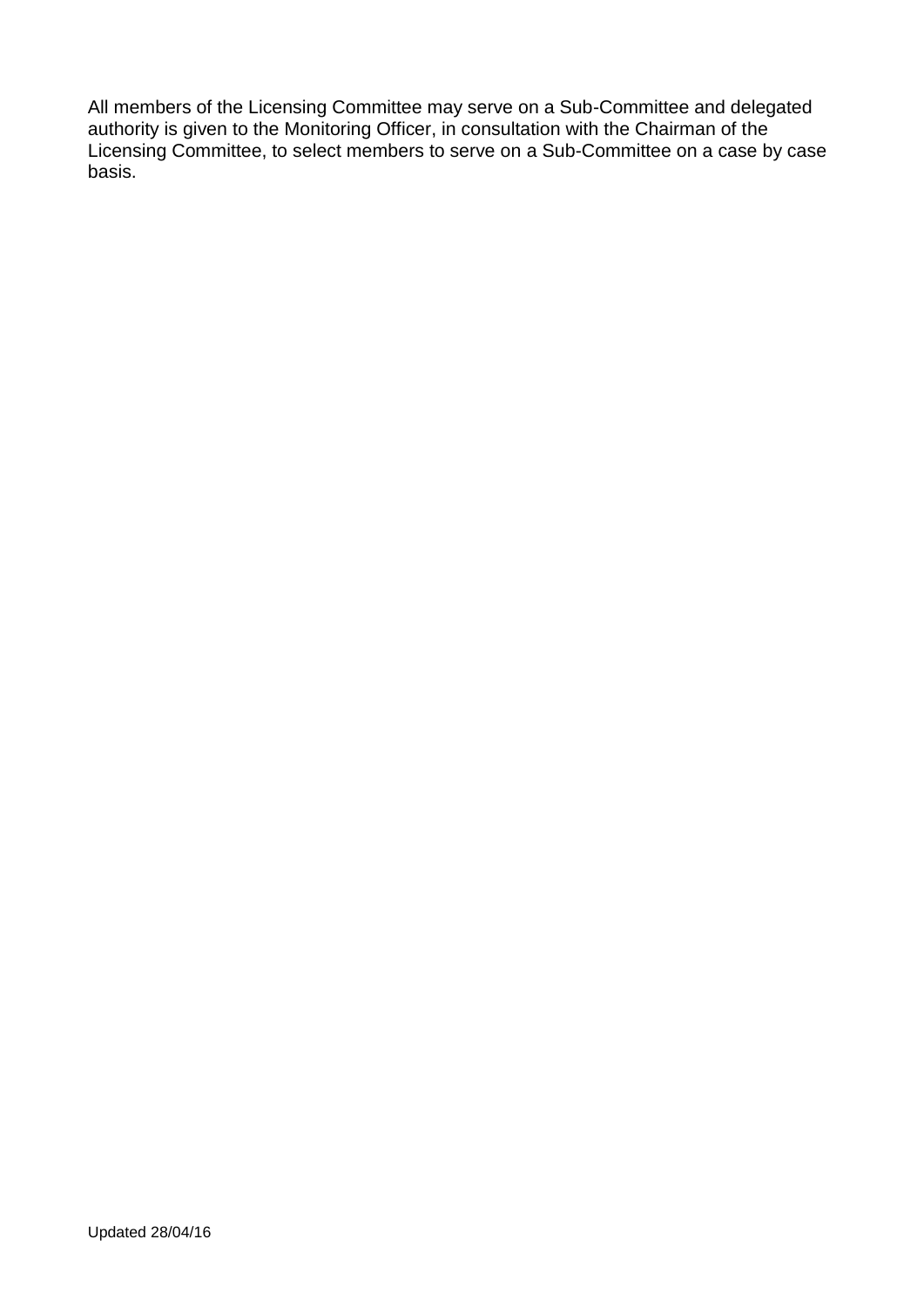### **PLANNING COMMITTEE**

#### (15 Members)

Subject to staff delegations, any applications for planning permission under Part III of the Town and Country Planning Act 1990 to which any of the following below apply AND subject to no decisions being issued within 21 days of the application's appearance on the Publicity Schedule;

- 1. Where councillor representations are received in writing within the specified "call in" period within the approved scheme.
- 2. Where the Head of Planning and Housing Strategy decides, after consultation with the Chairman of the Planning Committee, that an application should be submitted to the Planning Committee on planning grounds, or where there is significant public concern or where it is very contentious.
- 3. Where the application is submitted by the Council or by the Council with another person (individual or corporate).
- 4. Where the application is submitted by an officer of the Council (which shall also include applications for lawful development under Part VI of the 1990 Act).
- 5. Where an application is submitted by a councillor (which shall also include applications for lawful development under Part VI of the 1990 Act).
- 6. Approval of over **5 (five)** net additional residential units whether by change of use or new build (minor application).
- 7. Approval of over  $1,000m^2$  net additional floor space by new build (major application) or over  $2500m^2$  net additional floorspace by change of use
- 8. Recommendation of no objection for over 1,000m<sup>2</sup> net additional floor space or 2500m<sup>2</sup> net additional land area in connection with Surrey County Council minerals and waste applications (gravel extraction/restoration).
- 9. Recommendation of no objection for extension of time limits for Surrey County Council minerals and waste applications where the net additional land area is over  $2500m^2$ .
- 10. The confirmation of Tree Preservation Orders (TPO's)
- 11. Planning enforcement action which relates to potential loss of a home (Human Rights Act)
- 12. Powers under Article 4 of the Town and Country Planning (General Permitted Development) Order 1995 (as revised or amended)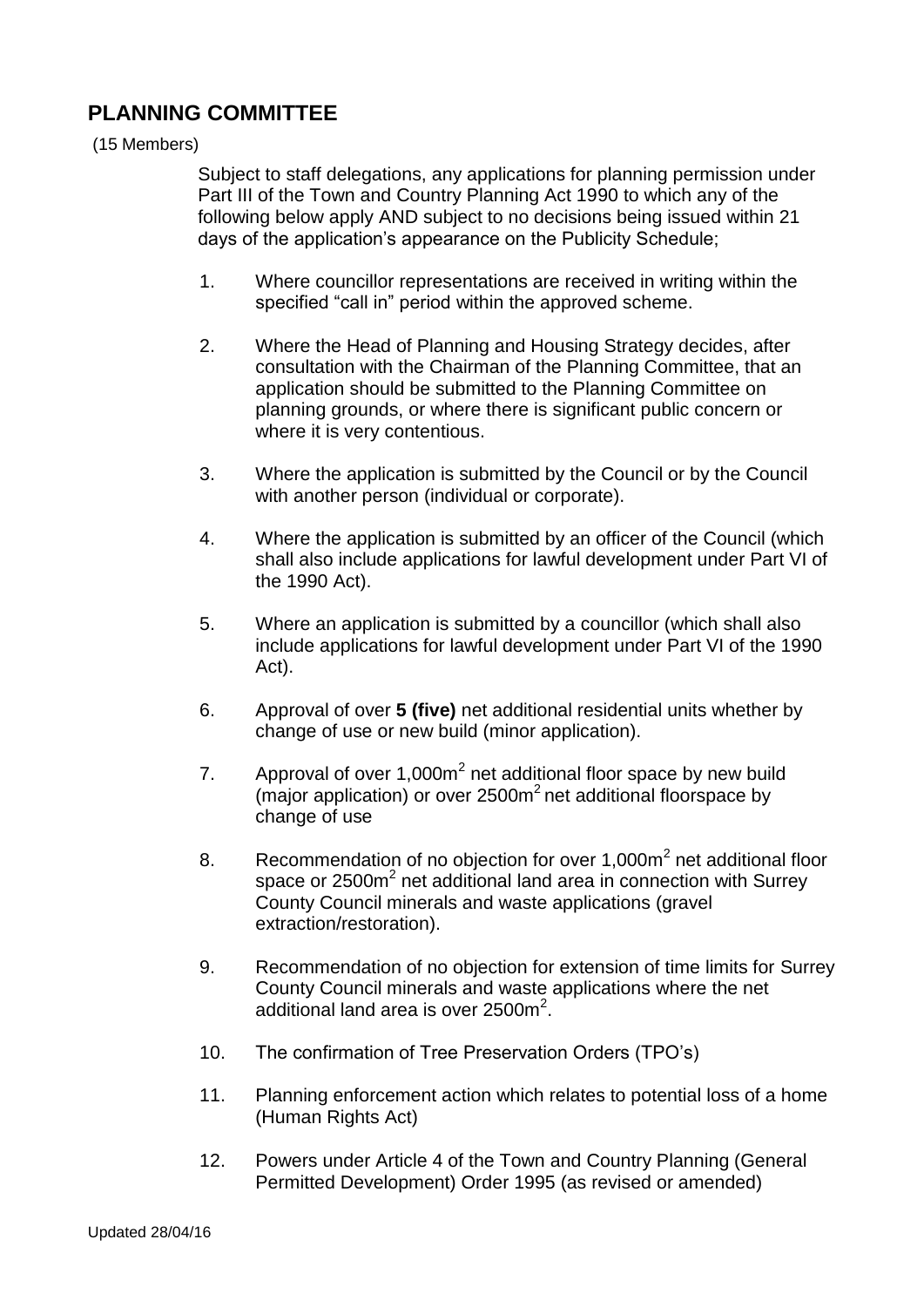### 13. For the local listing of any building

In respect of local choice functions:

| <b>Function</b>                                                                                                            | <b>Decision</b><br>making body      | <b>Delegation of functions</b>                                                                                                                        |
|----------------------------------------------------------------------------------------------------------------------------|-------------------------------------|-------------------------------------------------------------------------------------------------------------------------------------------------------|
| The obtaining of information<br>under section 330 of the Town<br>and Country Planning Act 1990 as<br>to interests in land. | <b>Planning</b><br><b>Committee</b> | The functions under s330 of the<br><b>Town and Country Planning Act</b><br>1990 have been delegated to<br>officers - see Officer delegation<br>scheme |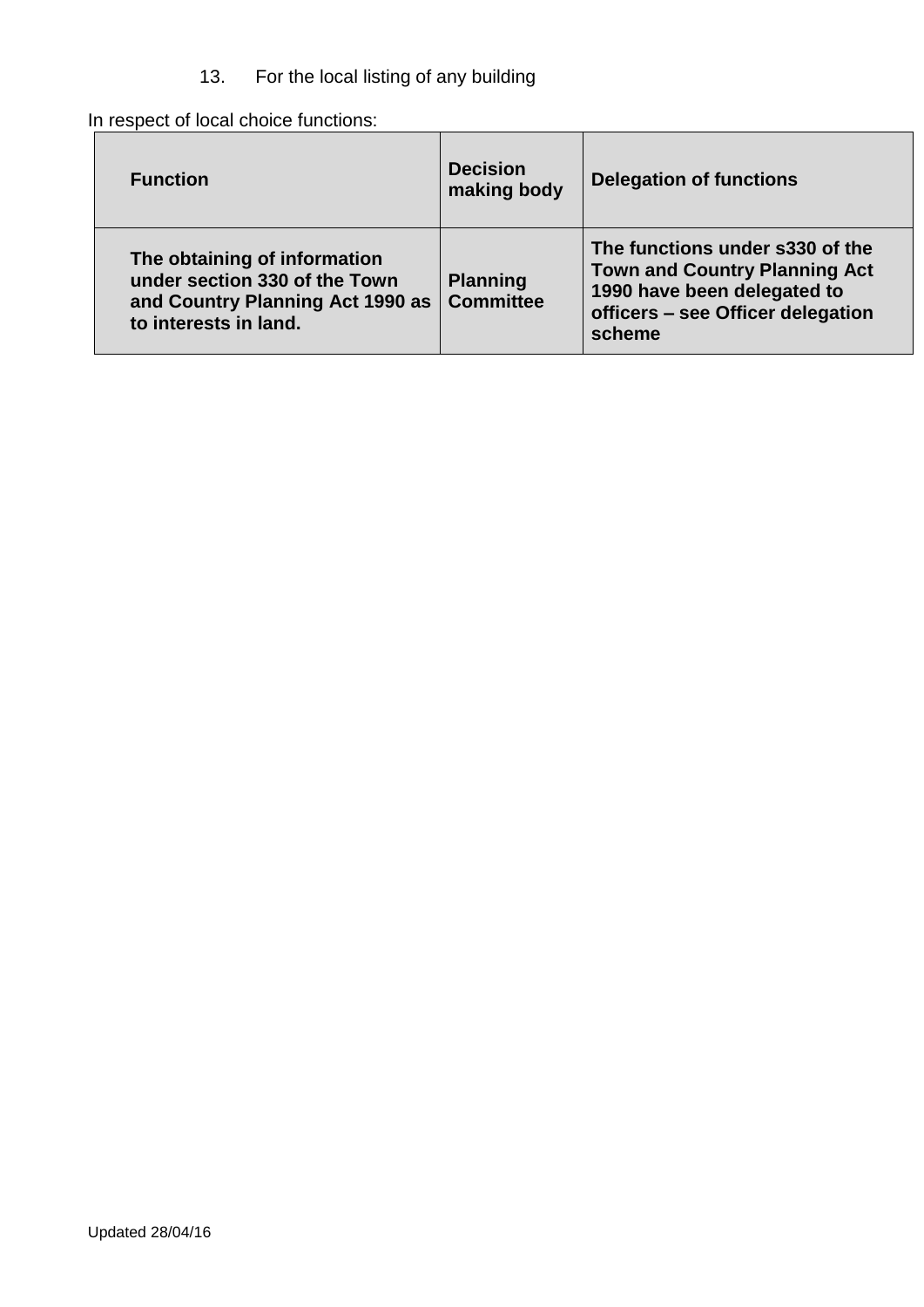## **MEMBERS' CODE OF CONDUCT COMMITTEE**

(8 Councillors + 2 Independent Members)

Promoting the maintenance of high standards of conduct by councillors and any coopted members of the Council.

In addition to the broad functions of the Committee set out in Article 10 it is also delegated to undertake the following work on behalf of the Council:

- to keep an overview on the arrangements for dealing with complaints under the code of conduct, making alterations and publishing them where it considers necessary;
- to devise such further protocols and procedures as are necessary for the efficient management of complaints which have to be considered by a hearings panel;
- to consult with the Independent Person on any matters which have broad implications for the promotion of high standards by the Council;
- to make recommendations to Council on standing orders for the registration and declaration of Disclosable Pecuniary Interests and other interests; and,
- to make recommendations to Council on any revisions to the Members' Code of Conduct and the registration of interests.

Hearings Panels of the Members' Code of Conduct Committee (established under the Council's published arrangements for dealing with complaints) may:

- require the Member to apologise either privately or in public;
- require the Member to attend training;
- censure the Member;
- send a report to Council to censure the Member;
- require the Monitoring Officer to publish a report in the newspaper or on the Council's website about the councillor's conduct;
- withdraw privileges provided by the Council such as computer equipment, internet or email access;
- recommend to the councillor's group leader that the councillor be removed from a Committee, a Cabinet responsibility or an outside body (as appropriate);or,
- a combination of any of the above.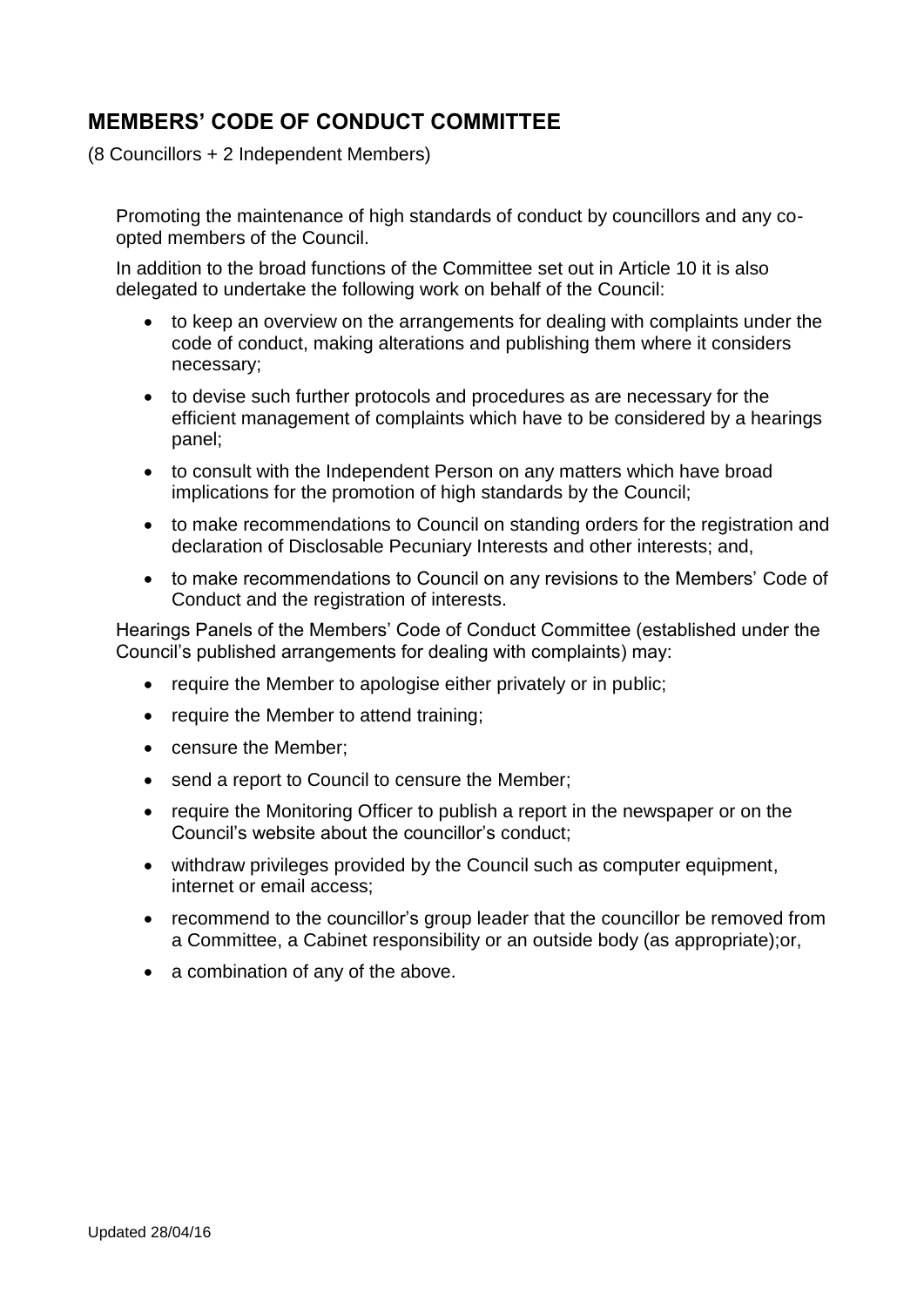### **STAFFING AND APPEALS COMMITTEE**

#### **MEMBERSHIP**

A panel of five councillors. All councillors form a panel and are eligible to serve on the Committee with membership selected by the group leaders on a proportional basis as and when the Committee is required to sit.

### **RESPONSIBILITIES**

- 1. To decide all appeals made by employees of the Council against dismissal, suspension or other disciplinary action, relegation, grading or their rights under the National Provincial or Local Schemes of Conditions of Service in accordance with agreed local procedures and the relevant Scheme of Conditions of Service.
- 2. To determine disciplinary, capability, grievance and appeal matters in relation to the Council's chief officers in accordance with the Local Authorities (Standing Orders) Regulations 1993 and the Local Authorities (Standing Orders) (England) Regulations 2001
- 3. To deal with all other employment matters which are not delegated to the Head of Paid Service and which are non- executive matters under the Local Authorities (Functions and responsibilities) (England) Regulations 2000
- 4. As a local choice function to determine an appeal against any decision made by an on behalf of the Council (except those made by the regulatory committees.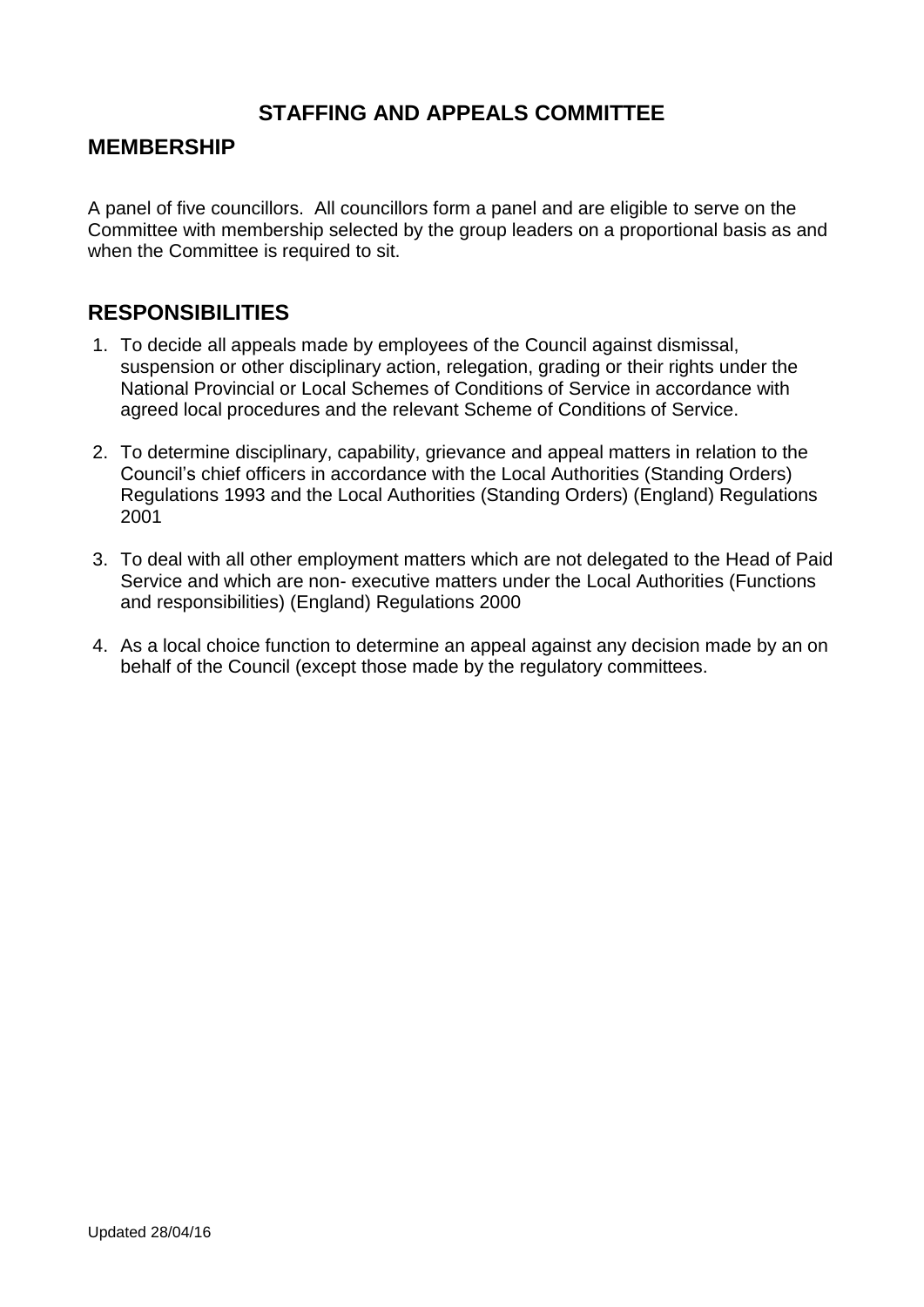## **ASSETS OF COMMUNITY VALUE MEMBER PANEL**

#### **Membership**

A panel of 5 councillors, one taking the position of the chairman.

All councillors, with the exception of Cabinet members or ward councillors where the asset concerned is within their ward, form a panel and are eligible to serve on the Committee with membership selected by the group leaders on a proportional basis as and when the Committee is required to sit.

#### **Responsibilities**

The remit and terms of reference of this Panel are as follows: -

- (a) To assess and make recommendations to the Leader in respect of nominations made to the Council under the scheme.
- (b) To assess and make recommendations to the Leader for how to deal with compensation payments claimed under the scheme following the receipt of appropriate valuation advice.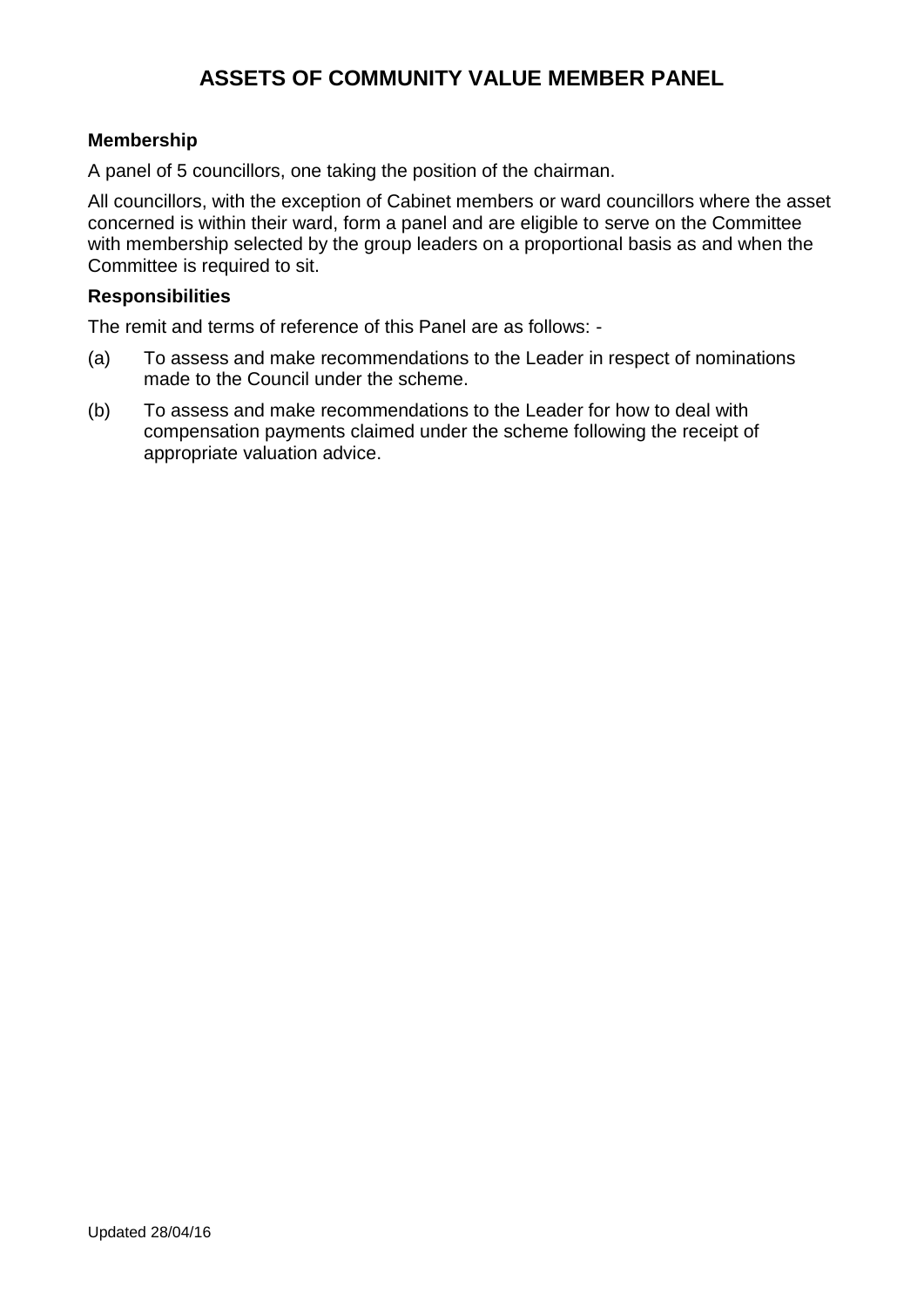## **THE MEMBERS DEVELOPMENT STEERING GROUP**

### **MEMBERSHIP**

(7 Members)

#### **RESPONSIBILITIES**

#### **1. The Terms of Reference of the Steering Group:**

- (a) To Lead on member development activities/needs and on-going arrangements for member development with the assistance of the officer support team;
- (b) To review and Monitor the Council's Member Development Policy Statement and Development Framework and make recommendations to the Cabinet;
- (c) To prepare and submit an annual training programme to the Cabinet having taken account of the outcome of the annual member development survey and reviewing events held;
- (d) To recommend to the Cabinet the budget provision required for members development;
- (e) To champion member development at Spelthorne;
- (f) To analyse Member Development needs at a corporate and individual level in the context of the Council's Plan for the future; and
- (g) To help 'sell' development opportunities to councillors.
- **2. The key roles of the Chairman and Vice-Chairman with the support of the other members of the Group will be:**
- (a) To generally promote member development opportunities and raise awareness of the Member Development Policy Statement;
- (b) To ensure all members return completed survey forms on member development including nil returns;
- (c) To be involved in contacting a sample of members who have attended training events six months on to judge impact in terms of their role as a councillor and report back to the group;
- (d) To work with the officer support team to agree member development events with other neighbouring authorities; and
- (e) To promote awareness of the member learning library.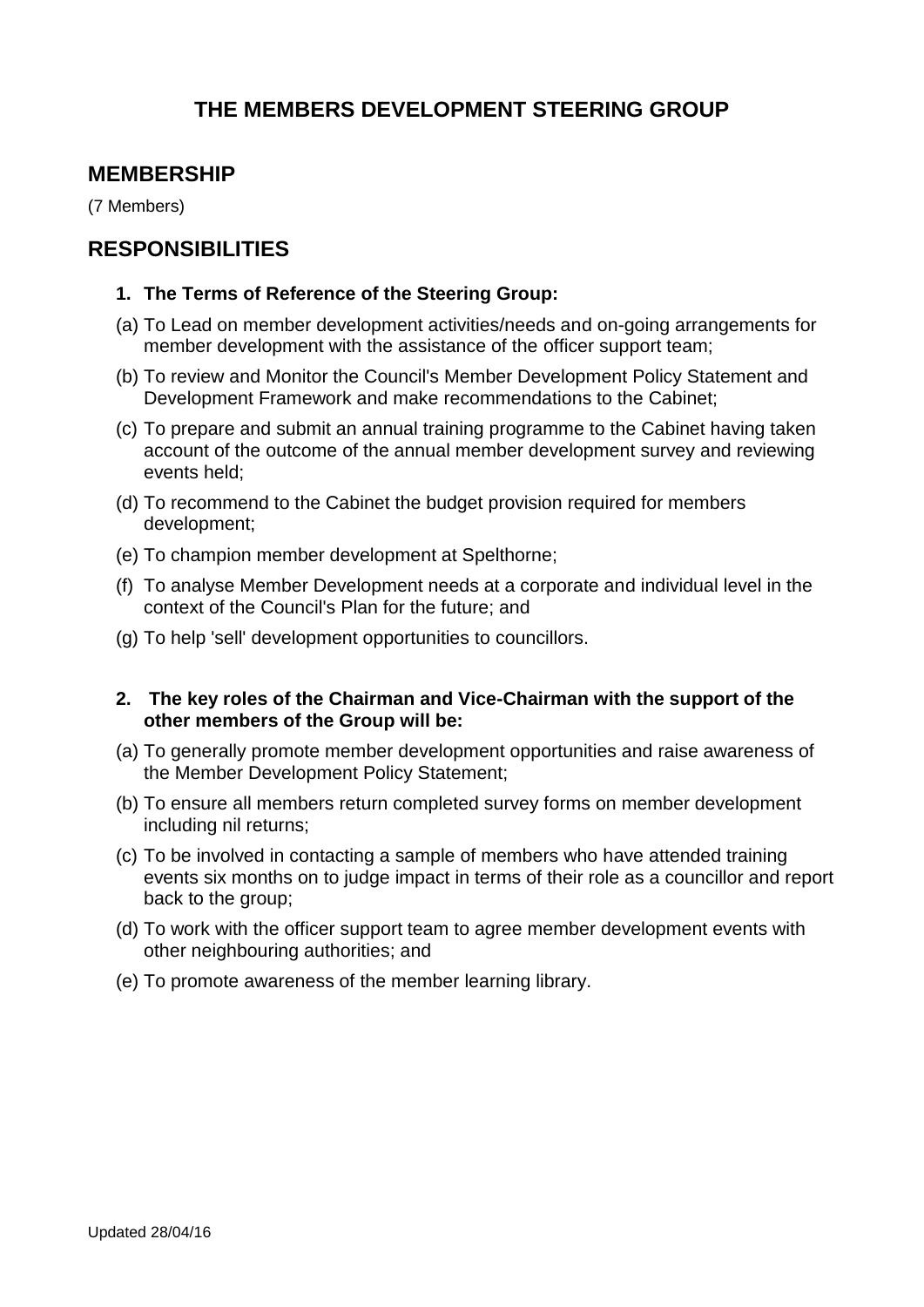- **3. The Member Development Action Plan covers the following areas:**
	- **Commitment to Member Development**  the top political and management leadership commitment to the development of elected members and the Policy Statement
	- **Member Led Strategy - Strategic Approach** supports the Member Led strategy and the process for identification of needs of members at both individual and council wide level
	- **Learning and Development is Effective in Building Capacity**
	- **Work / Life Balance and Citizenship**
- **4. The Member Development Policy Statement is attached**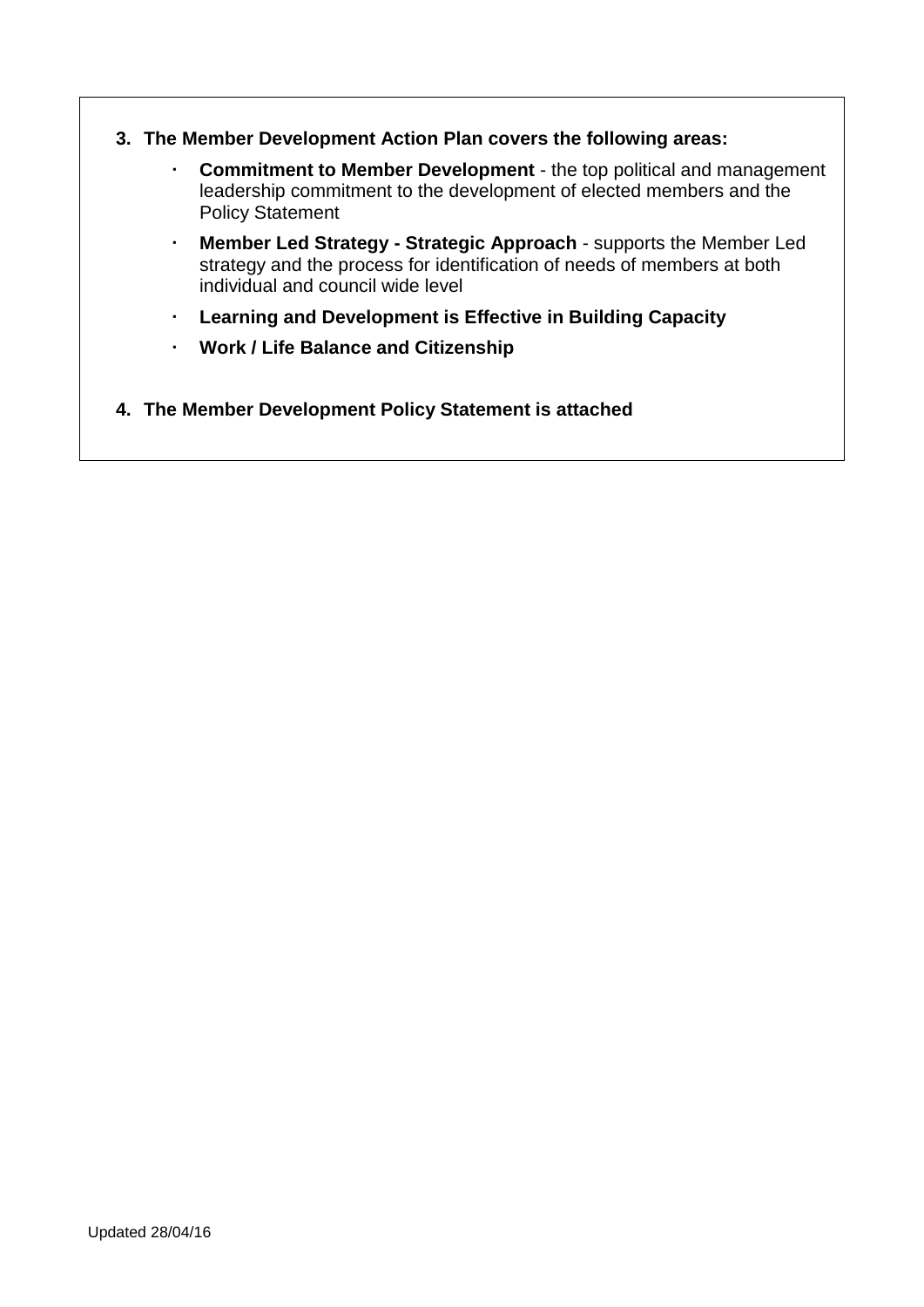# **SPELTHORNE BOROUGH COUNCIL MEMBER DEVELOPMENT POLICY STATEMENT**

Spelthorne is committed to training, development and learning for all of its members.

#### **1. COMMITMENT**

The Council:-

- (a) accepts the need to provide appropriate training development and learning opportunities for elected Members;
- (b) fully accepts its responsibility to make resources available to provide training, development and lifelong learning opportunities to maximise the potential of its Members. It acknowledges that the enterprise, initiative and creativity of Members is crucial to the future development and success of Spelthorne's services;
- (c) recognises that continuing investment and commitment to training, development and lifelong learning are vital to Spelthorne if quality services are to be provided, maintained and continually improved and for the recruitment and retention of high calibre members;
- (d) requires Members to ensure that the training and development needs are identified to enable the appropriate investment of the Authority's resources in the training and development of all Members; and
- (e) recognises its responsibility to provide equal access for all Members to training and development in accordance with equal opportunities legislation and existing policies.

### **2. OBJECTIVES**

- 2.1. Members training and development requirements are those necessary to:
	- enable individual Members to carry out their role efficiently and effectively and gain satisfaction from their work as Members
	- keep Members up-to-date on new legislation and changing policies
	- undertake specific duties and responsibilities
	- assist with the implementation of corporate and service strategies
	- ensure progression in their role as Members
	- prepare for further roles and responsibilities
- 2.2. The identification of the training development and learning needs of individuals and groups of Members is vital to the success of any training development and learning strategy evolving from this policy.
- 2.3. All training development and learning activities provided for Members will be consistent with, and support, the Council's Corporate Plan, various strategies and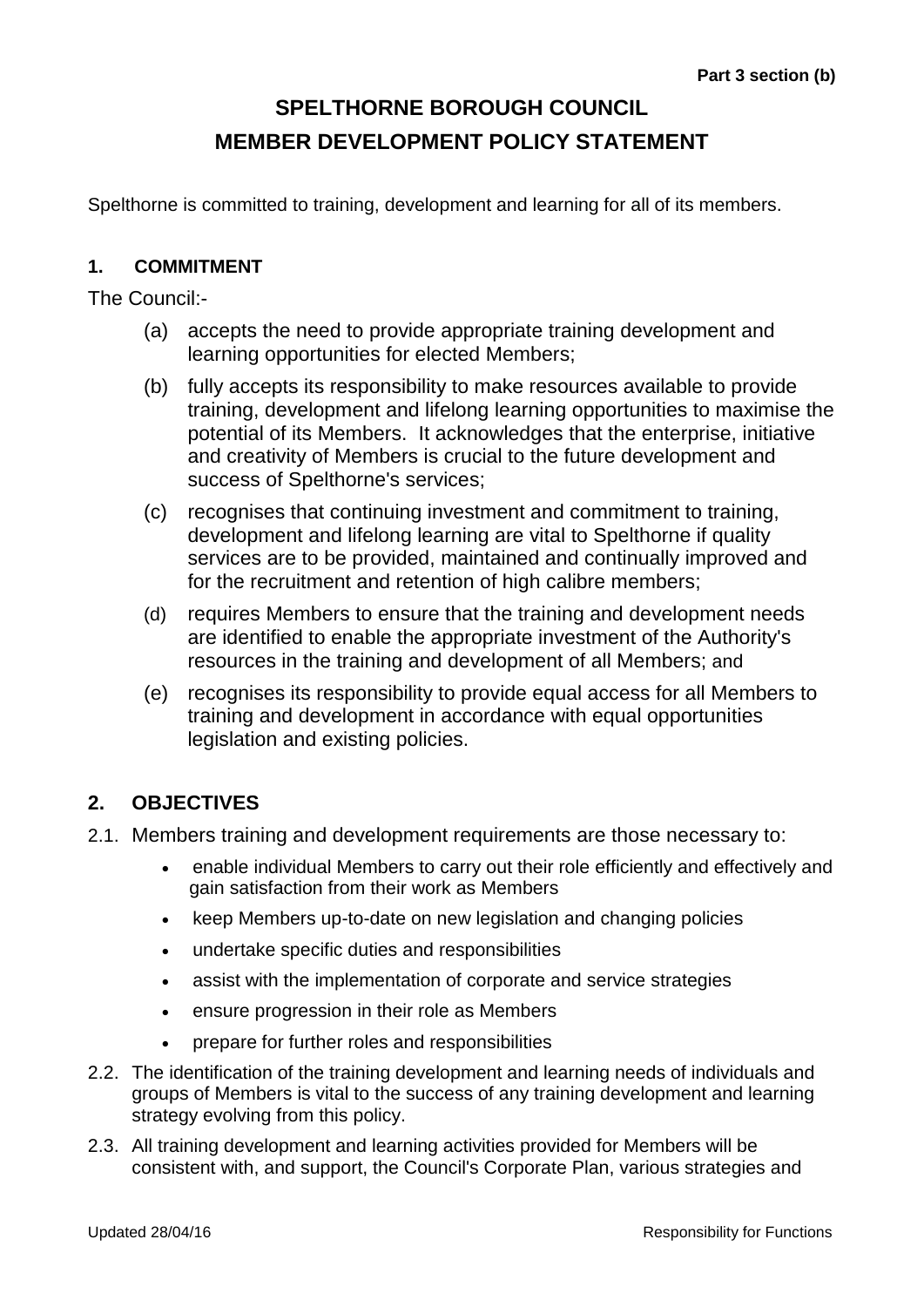service policies. The implications for training development and learning will be recognised in and by future strategic plans and policies.

#### **3. IMPLEMENTING THE POLICY - IDENTIFYING PRIORITIES**

- 3.1. The Council recognises that employee and Member training and development needs must have equal importance if the Council is to continue to be successful in achieving its business objectives. Nevertheless, certain needs should be prioritised to form part of a Training, Development and Lifelong Learning Strategy. The following are identified as the 'first steps' for Members:
	- (a) induction training that ensures new Members are provided with the necessary information and awareness of Spelthorne's required standards and internal and external workings and relationships;
	- (b) training, development and lifelong learning related to continual improvement in the quality and delivery of services and the achievement of identified business objectives;
	- (c) skills training in areas that:-
		- enables Members to carry out their roles and responsibility more effectively;
		- enables Members to carry out their civic duties effectively;
		- the Council has identified within the Corporate Plan and/or Annual Targets;
		- the Council has statutory obligations;
		- are essential to the maintenance and improvement of service standards;
		- are necessary to maintain/increase income;
		- prevent inefficiency or waste;
		- meet changes in legislation
	- (d) communication skills and training to ensure Spelthorne communicates effectively both internally and with the community and business it serves;
	- (e) Customer care skills and training to ensure Spelthorne treats customers (internal and external) in a courteous and equitable way;
	- (f) training and education in the current and future use of new technology;
	- (g) appropriate health and safety training;
	- (h) equalities and diversity training to ensure social inclusion.

#### **4. RESOURCES**

- 4.1. The Council will provide a budget for Members training, development and learning that enables it to achieve its business objectives subject to finances and resources being available. In particular, the Council will take into account the following factors:-
	- (a) the identified training, development and learning needs of Members;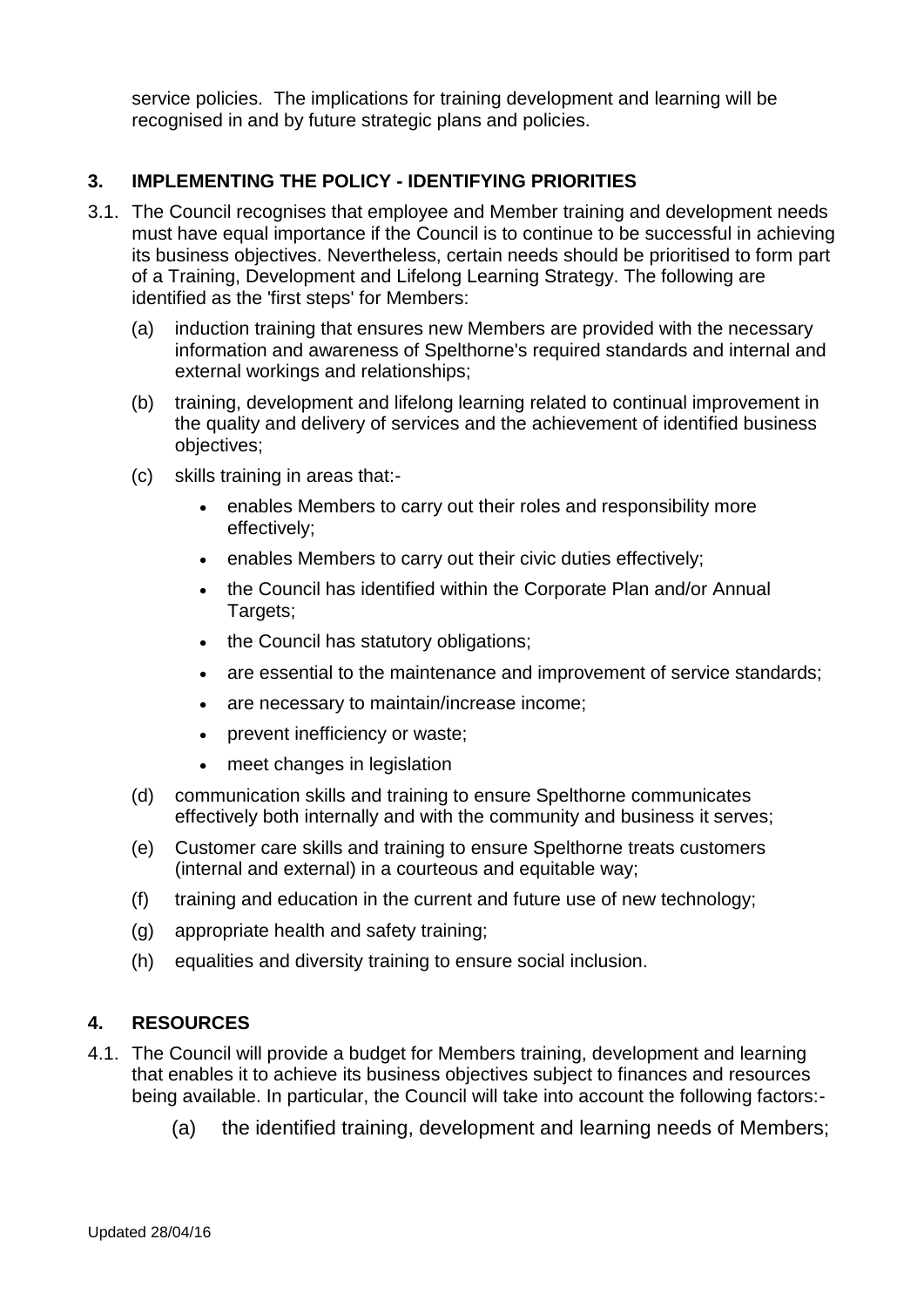- (b) training, development and learning needs that are essential to improve and progress the agreed policies and strategies of the Council;
- (c) the costs of training, development and learning from such areas as course fees, hire of external training providers, hire of facilities, training materials and travelling and subsistence
- 4.2. The Member Development Steering Group has been set up:
	- To lead on Member development activities/needs and ongoing arrangements for Member development with the assistance of the Officer support team
	- To review and monitor the Council's Member Development Policy Statement and Development Framework and make recommendations to the Cabinet
	- To prepare and submit an annual training programme to the Cabinet having taken account of the outcome of the annual Member development survey and a review of events held
	- To recommend to the Cabinet the budget provision required for Member development each year
	- To champion Member development at Spelthorne
	- To analyse Member Development needs at a corporate and individual level in the context of the Council's plan for the future
	- To help 'sell' development opportunities to Members
- 4.3. The Steering Group reports directly to the Cabinet.
- 4.4. The development, coordination and responsibility for the analysis and provision of appropriate Member training and development activities will be carried out by the relevant Assistant Chief Executive (responsible for People and Partnerships) and Head of Human Resources in consultation with the Member Development Steering Group. Administrative support to the Steering Group is provided by Committee Services.

### *NB:*

- 1. Learning is defined as the continuous development of an individual's potential.
- 2. Underpinning this policy, is Spelthorne's commitment to:

The principles of the Investors in People Standard by

- (a) making a public commitment to develop all employees and Members to achieve its business objectives;
- (b) reviewing regularly the training and development needs of all employees and Members;
- (c) taking action to train and develop employees on recruitment and throughout their employment or in the case of Members upon being elected and throughout their life as a Member at Spelthorne
- (d) evaluating the investment in training, development and learning to assess achievement and improve future effectiveness.
- 3. The principles of the South East [SE] Charter for Elected Member Development